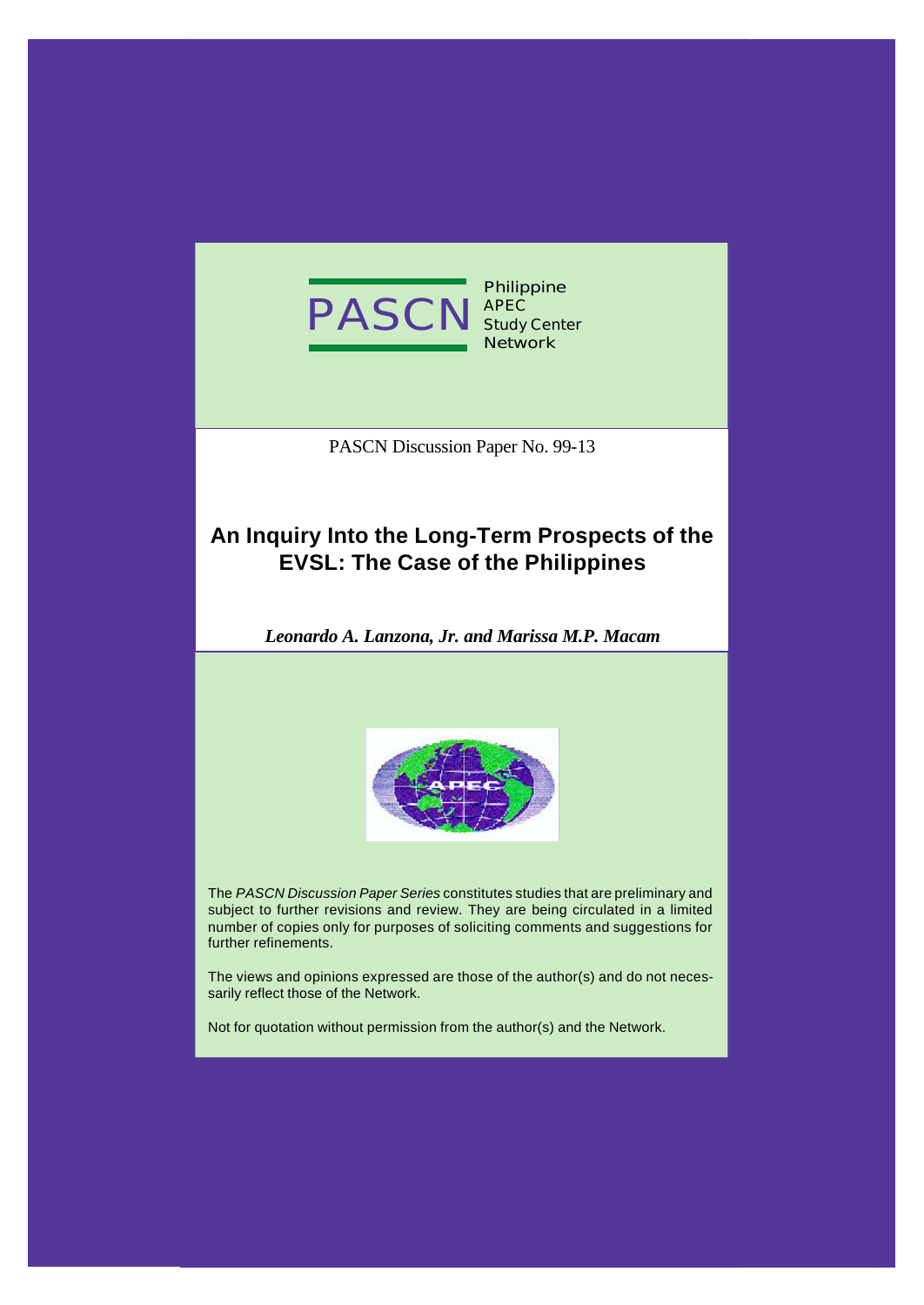

**PHILIPPINE** S TUDY C ENTER **NETWORK** 

PASCN Discussion Paper No. 99-13

# **An Inquiry Into the Long-Term Prospects of the EVSL: The Case of the Philippines**

# *Leonardo L. Lanzona, Jr. and Marissa M.P. Macam*

Ateneo de Manila University

March 1999

The *PASCN Discussion Paper Series* constitutes studies that are preliminary and subject to further revisions and review. They are being circulated in a limited number of copies only for purposes of soliciting comments and suggestions for further refinements.

The views and opinions expressed are those of the author(s) and do not necessarily reflect those of the Network.

Not for quotation without permission from the author(s) and the Network.

For comments, suggestions or further inquiries, please contact:

**The PASCN Secretariat** Philippine Institute for Development Studies NEDA sa Makati Building, 106 Amorsolo Street Legaspi Village, Makati City, Philippines Tel. Nos. 893-9588 and 892-5817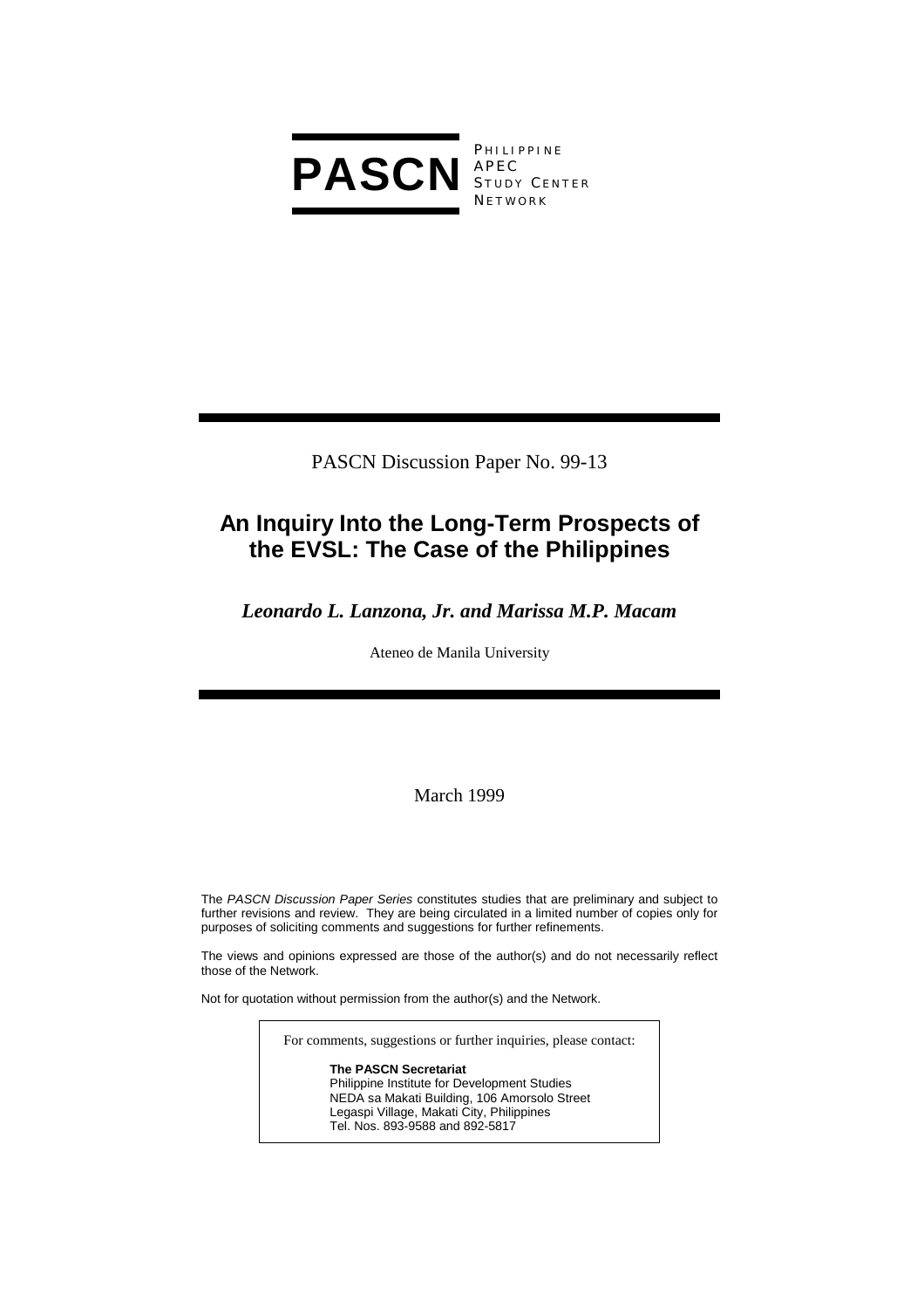## **An Inquiry into the Long-term Prospects of the EVSL: The Case of the Philippines**

# **Leonardo A. Lanzona and Marissa M. P. Macam**<sup>∗</sup>

# **I. Introduction**

-

A major incentive for developing countries to seek Regional Trade Agreements (RTAs) with developed nations is the hope of acquiring market access beyond what they expect to achieve in multilateral negotiations.<sup>1</sup> Given the limited extent of developed nations' commitments through the Uruguay Round of multilateral liberalization, developed countries' tariff bindings may not be fundamentally altered. Though the WTO limits the use of quantitative measures, the Uruguay Round included restrictions on so-called "gray area" measures, such as voluntary export restraints. Hence, by integrating with other countries, the developing countries are able to phase and manage its exposure to the international markets, and simultaneously promote its objective of gradually liberalizing and increasing trade with developed countries.

Another argument in favor of developing country integration with developed countries is the potential to promote their recent economic reforms. The argument is that developing countries with a history of protectionist policies, state controls, and unstable macroeconomic environments will not see an influx of foreign investment unless foreign investors see these reforms as credible. If a developing country joins a regional economic bloc, however, this offers a guarantee that should instill confidence in foreign investors.

Unfortunately, the benefits from regionalization can be outweighed by its costs. With a prolonged recession due to the Asian Crisis, the gains coming from RTAs can prove to be small, if not empirically unsupported. This then brings into focus the early voluntary sectoral liberalization (EVSL) program of the Asia Pacific Economic Cooperation (APEC). The APEC Economic Leaders endorsed the EVSL of the fifteen sectors in their Fifth Meeting (AELM) in Canada in November 1997. These sectors were identified to have likely positive impacts to trade, investments and economic growth in the respective economies and the whole APEC region. These are: environmental goods, services, toys, fish and fish products, forest products, gems and jewelry, oilseeds and oilseed products, chemicals, telecommunications mutual recognition arrangement, energy sector, food sector, natural and synthetic rubber, fertilizers, automotive, medical equipment and instruments, and civil aircraft.

In the APEC Economic Leaders Meeting in Malaysia last November, 1998, however, the consensus has been to downgrade the importance of EVSL, as Japan had

<sup>∗</sup> Faculty members, Department of Economics, Ateneo de Manila University. The paper was presented during the *Third Annual PASCN Symposium-Business Meeting*, 10-11December 1998.

<sup>1</sup> Multilateral trade agreements are negotiations reached when many countries transact in groups simultaneously, as in the General Agreement on Tariffs and Trade. In contrast, regional trade agreements are transactions made only by member countries representing a certain economic bloc.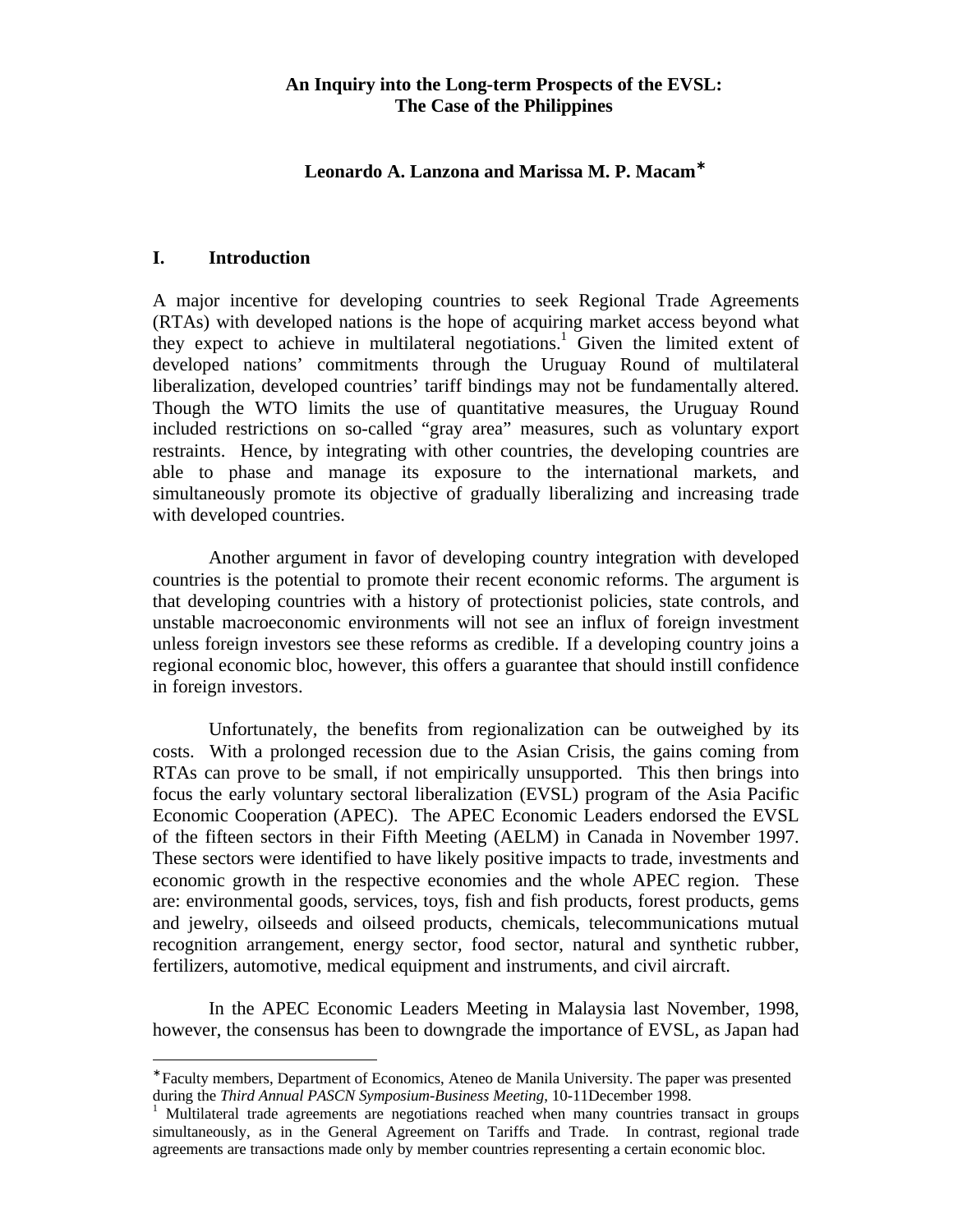declined to offer fishery and forestry for early liberalization. The overall agreement is to elevate the fifteen sectors to the WTO process, and for each economy to move at its own pace, not as regional offers but as voluntary individual concessions. To this day, the prospect of EVSL remains unclear, and will likely lead to a reduction in the number of sectors to be offered.

This paper will argue that EVSL offers a number of opportunities in the shortrun and, in the long run need not hinder, but instead promote, globalism. The EVSL can serve as the springboard towards accelerating and enhancing the trade liberalization process and thus improving the country's general welfare. In this case, the longer-term commitments to the trade and investment facilitation and economic and technical cooperation can be strengthened if major modifications that prevent discriminatory policies are implemented. The EVSL can then be pursued cautiously as long as the necessary changes can be adopted.

This paper is organized as follows: Section 2 provides an overview of APEC's liberalization program. Section 3 looks at the partial equilibrium effects of EVSL, showing conditions for and against the EVSL. Section 4 analyzes the multisectoral or general equilibrium implications of the EVSL, discussing how the EVSL can hinder further liberalization. Section 5 presents possible policy modifications that can be made to enhance the use of the EVSL.

# **II. Voluntarism and Regional Trade Agreements**

One of the underlying principles behind the APEC's liberalization approach is "voluntarism". The economies have no obligation or commitment to open-up sectors to their respective partners or to the international markets in general. However, the EVSL is perceived to compromise this principle. For one thing, the EVSL seemed to have pushed the APEC economies into negotiations that have been previously shunned by members (Scollay, 1998). The degree by which EVSL will undermine voluntarism depends on whether the sectors offered are binding or non-binding. However, because of political pressures, each economy believes that they are being forced to make commitments, given the emphasis previously placed on the EVSL.

In any case, the issue is not whether voluntarism should be upheld or not. The key question is whether the EVSL can be directed towards a more effective process of liberalization. To do this, "harder negotiations" may be necessary in order to accelerate the liberalization process, while at the same time making it more in line with, if not more liberal than, the WTO agreement. This also suggests the EVSL should be incorporated into the individual action plans (IAPs) as a manifestation of intent for opening-up the sectors.

It must be stressed however the outward orientation in trade should not be confined to regional trade. The so-called East Asian miracle economies, such as Korea and Taiwan, considered the whole world as its trading destination. A multilateral trading system remains superior to any preferential trading arrangement, if relative factor abundance as well as technological differences—as opposed to differentiated products—are assumed to be the bases for trade.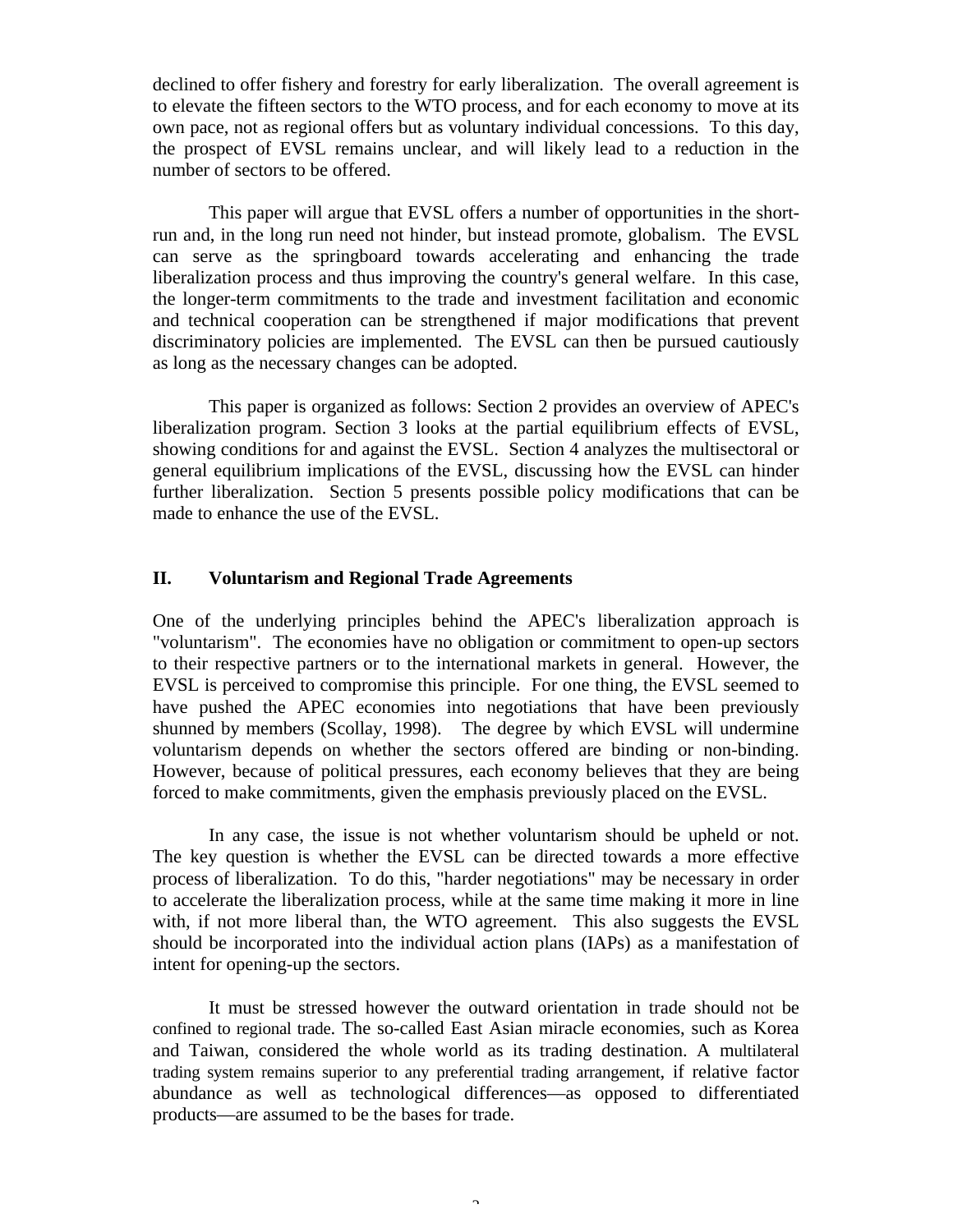Because of this, APEC has in fact been organized to pursue regionalism as a mechanism for multilateralism. In this case, any future directions of the EVSL should remain grounded on MFN-based regionalism, in contrast to a system geared towards preferences, whether for oneself or for developed countries. MFN by definition is nondiscriminatory.<sup>2</sup> The MFN should be the only basis for trade liberalization, while pursuing regionalism in several non-trade areas such as trade and investment facilitation and technical and economic cooperation.

#### **III. Partial Equilibrium Trade Effects of the EVSL**

The crucial issue, of course, is whether or not EVSL is beneficial to the country. One way to determine the effects of EVSL is by focusing its impact solely on the sector being offered. Economic theory indicates that, for a small country, a higher tariff is inferior to a lower one. Industries that have been provided with some tariff protection generally tend to be less efficient since they are able to control the domestic market. The country consequently experiences higher prices and lower output because industries are not allowed to achieve their potential production, given their available resources, while remaining profitable in the domestic economy.

Nevertheless, while it is clear that protection is harmful to the economy, the present industrial sector is characterized both by the lack of understanding of the economic costs of tariff. Hence, trade protection and the presence of powerful political-social forces strongly oppose any change in the status quo. This system of protection creates substantial rents to the producers of import-competing goods, to the importers that benefit from the allocation of (non-marketed) import rights, to organized labor that is sharing part of the monopoly rents resulting from the protection, and to the government bureaucracy that was administering the restrictive trade policies.

Trade liberalization through the EVSL increases the extent with which an individual industry can trade with other markets, providing better access to the markets particularly in ASEAN countries. This is particularly true for the sub-sectors that enjoy some competitive advantage. Moreover, as markets of other countries become more accessible, the probability of discovering other markets which used to be restricted become greater. In the domestic economy, the country also benefits as the entry of imported goods enlarges the consumer choices of cheaper products, like fish (Macam, et. al., 1998a) and food, thereby providing greater food security.

The classic argument against this type of trade liberalization under EVSL however is trade diversion. Trade diversion within sectors occurs when preferences are extended to a member country that is not the low-cost supplier. In this case, a stronger and perhaps more substantive version of the EVSL may induce new, but inefficient, trade flows. Not only will this be damaging to world welfare, it can also decrease the welfare of the country with these preferences (e.g., that country could have a negligible change in domestic prices, but lose the tariff revenue it obtained when it imported from the efficient supplier).

-

 $2$  The Most Favored Nation (MFN) principle refers to the principle embodied in Article I of the GATT whereby any privilege or concession granted by one contracting party to a product of another contracting party will be unconditionally granted to the like product of all other contracting parties.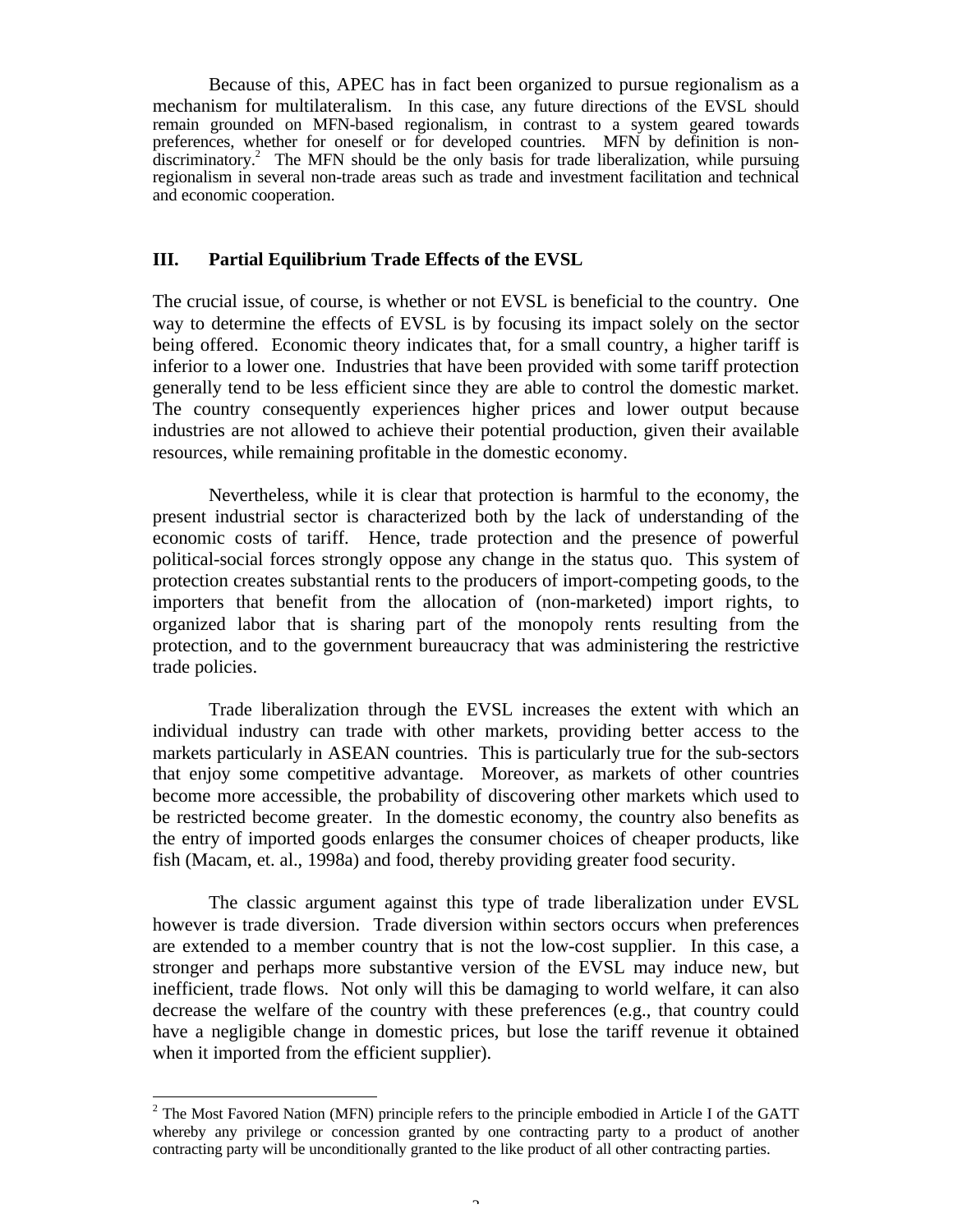Nevertheless, as countries become more varied, the likelihood of trade creation in regional agreement is expected to be greater than diversion. Economic integration will not be beneficial when trading partners have more substitutes than complements since having more substitutable goods restricts trade creation. APEC actually consists of sub-regional trading arrangements within it (e.g., AFTA, NAFTA, and CER). The formation then of a wider trading agreement, such as APEC, leads to a larger integration of economies that will make trade creation more conducive as more goods become available.

One way of checking whether the EVSL program is trade creating or trade diverting is to see the share of these sectors proposed to the nation's total exports and imports and its growth rate. If the share of imports is higher than the exports, then the EVSL can be trade creating since tariff reductions are expected to foster the availability of cheaper imports, while allowing exports easier access to the destination countries. If the country is heavily dependent on imports and if the exports are competitive, after controlling for the trade restrictions found in other countries, then the hypothesis taken that the EVSL is trade creating is valid.

Table 1 features the available data on the exports and imports of the EVSL sectors from 1994 to 1996. Three points are noteworthy. First, though the share of imports and exports for the individual sectors are negligible, the aggregate share tends to be substantial, thereby reflecting the significant effects that EVSL may have on the economy. Second, the share of imports of the sectors is roughly two times higher than the share of exports. Third, the rate of increase of imports for the said period is six times higher than the exports. Given that the APEC economies constitute a major share of these exports and imports (Austria, 1998), the EVSL program then presents an opportunity for these sectors to increase their productive capacity through imports and to obtain greater market shares for their exports.

The crucial assumption is that the sectors are export competitive in order to avail of these opportunities, or at the minimum that these products are close substitutes to those traded in the world market. Several authors have indicated that the EVSL is inadvisable because the industries are not competitive enough to survive the entry of cheaper foreign imports. Tariffs should then be maintained to allow industries time to become competitive. Experience however shows that the competitiveness is independent of tariffs. Table 2 shows the products that have consistently made it to the top 20 exportables of the country and the tariffs imposed on these same products.

Notice that all of these products have substantially lower tariffs now than in 1994 primarily due to the past and more recent tariff reforms. However, competitiveness is evidently not hampered as these products continue to dominate the other exported products. Though this table is meant to be illustrative than comprehensive, this clearly indicates that competitiveness is determined by factors other than tariffs. To some extent, the supply of these exports is dependent on the domestic policies that the government implements. In this case, the first-best intervention will be a set of subsidies with taxes designed to encourage the efficient industries and to discourage the inefficient ones (See Macam, et. al., 1998d, for the case of the fertilizer sector).

4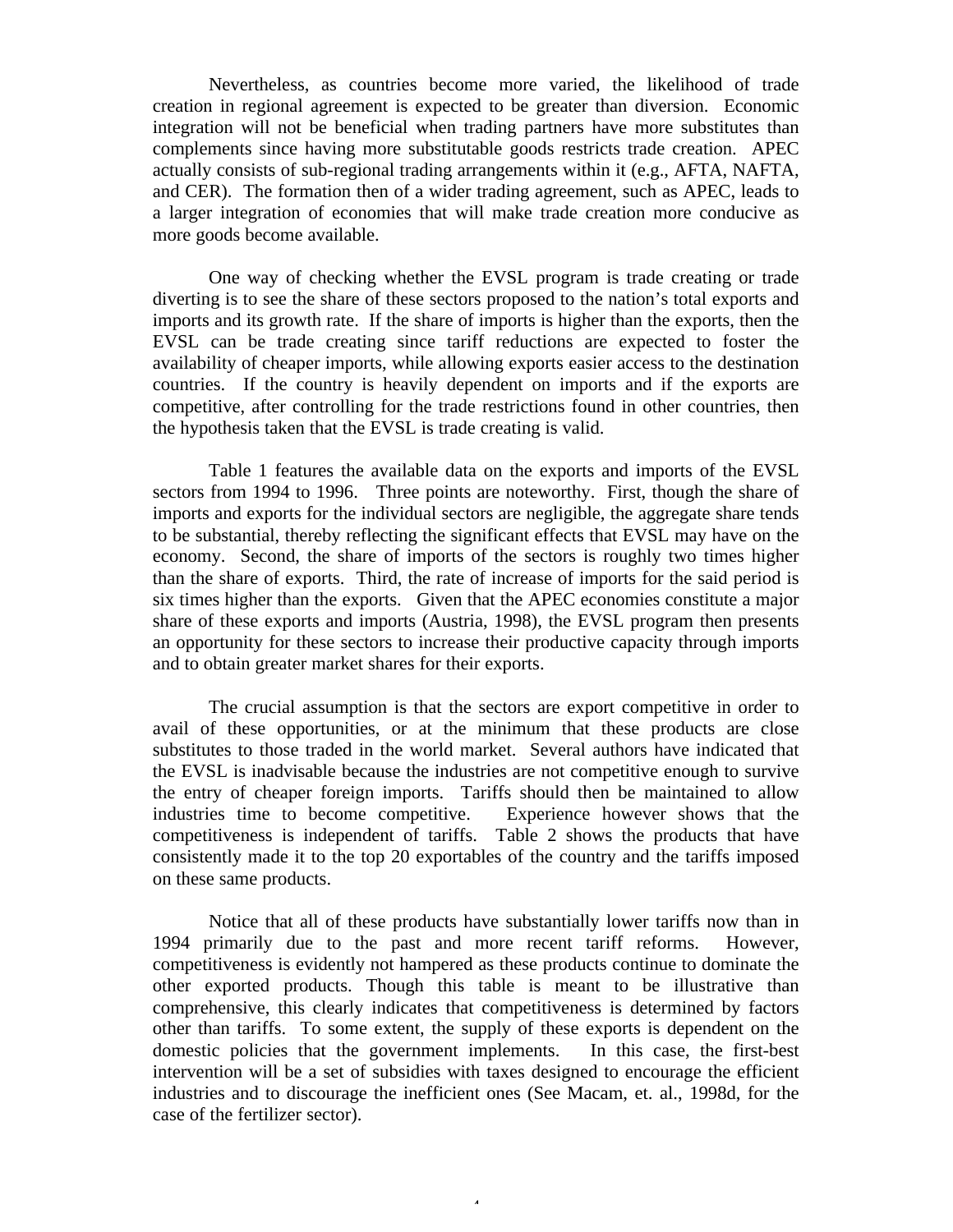Another contention against the more aggressive type of trade liberalization is the potential losses in government revenues. While these revenues can be used to provide for income redistribution that can induce greater welfare as well as efficiency, the opportunity costs of the tariffs in the form of distortions can far outweigh the benefits to be gained. In particular, the probability of "immiserizing growth" can be increased in an environment of increasing liberalization where at the same time protected sectors are allowed to exist. As the country's growth gains momentum from the macroeconomic policies, the distortions arising from tariffs can be enhanced. The protected sectors can disproportionately draw greater amounts of resources away from the optimal allocation, thereby offsetting whatever positive effects of revenue redistribution.

Imposing import tariffs may nonetheless be advisable if the national economy desires to be self-sufficient in the production of certain resources. This means that the policy maker may wish to reduce the level of exports or imports below the optimal level determined by free trade. Since certain sectors, such as the wood or natural rubber industries, are still in the process of recovering their investments in regeneration, and since this requires a long gestation process, certain social gains can be derived by reducing consumption and production simultaneously, i.e., by achieving self-sufficiency (Macam et. al., 1998b,c). This self-sufficiency objective, or the decision to supply just enough goods for local consumption, can be attained by operating on both production and consumption of the importable good, since imports are the difference between consumption and production of the importable good, such as timber. In this case, tariffs have a distinct advantage because it exploits both ways of reducing imports, whereas taxes and subsidies would only capitalize on one route.

If society wishes to maximize the gains from trade, however, tariffs must be reduced for the finished products. A country, following world market prices, will then only export those goods that it produces more efficiently and import those commodities that cost more to produce. Hence, it is not necessary for countries to "level the playing field" in order to benefit from trade, as a number of analysts and industry representatives would claim. All that is required are differences in the terms of trade. If the country does not have comparative advantage on a particular commodity, or if the costs of exports are greater than the costs of the imports, then resources can be allocated more efficiently by producing other commodities and or simply importing such costly commodities.

In sum, the effects of the EVSL can be managed, depending on the kind of vision that society will have for the industries. On one hand, we can continue to take advantage of our natural resources and encourage self-sufficiency with our industries, especially the natural resources such as the wood products and rubber, mainly through reforestation investments. On the other hand, we can follow the example of Taiwan and Singapore, and transform the industries into efficient in-transit processors. If society chooses to pursue its export-promotion program aggressively, then the EVSL can be an important instrument.

## **IV. Does EVSL Hinder Multilateral Liberalization?**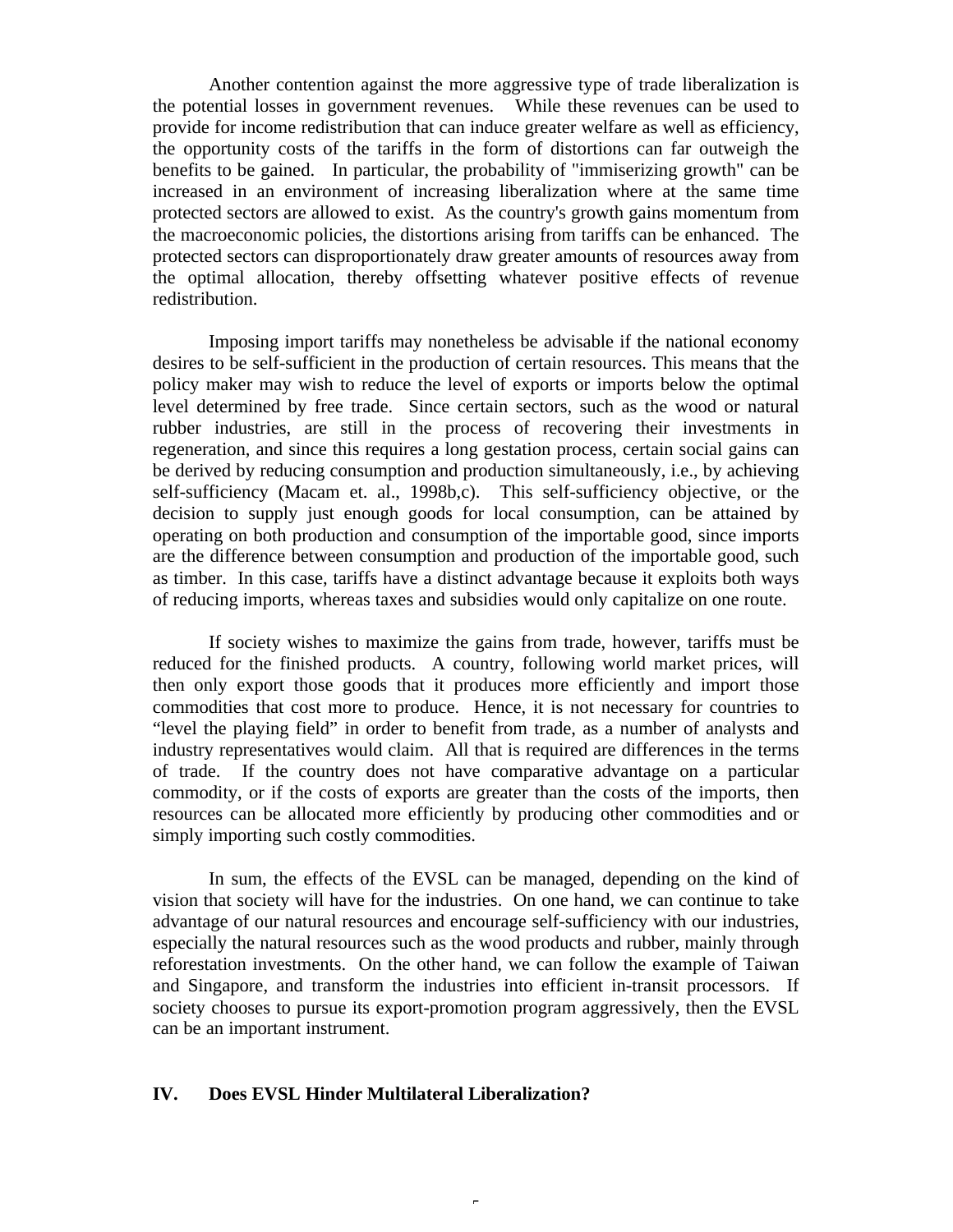If the EVSL can be beneficial, then why did the initiative fail to generate enough support? We think that the EVSL has failed to prosper not because it is a hindrance to the country's multilateral liberalization process, but because the idea of multilateralism itself has not been totally accepted by the member countries. The Trade and Investment Liberalization and Facilitation (TILF) agenda of the APEC seemed to have overplayed the short-run agenda of EVSL, and in the process underplayed its long-term implications. Under this program, the officials have given the mandate to develop liberalization packages in nine sectors, and to undertake further work on six more sectors with a view of clearing the way for the development of liberalization packages in these sectors as well.

The main weakness of this program is the *ad hoc* selection of the 15 sectors, regarded by many to be largely a political strategy. This means that the identification of the sectors was made without any reference to any underlying economic framework or rationale. Nevertheless, the proponents of this program were considering the EVSL as a first phase of a broader trade liberalization process.

What seems acceptable to most member economies is a form of regionalism confined to limited number of sectors, and the EVSL experience itself reflects this tendency towards a circumscribed type of trade liberalization. Hence, the subsequent developments, starting from the choice of the fifteen sectors up to the agreements in the last economic leaders' meeting, can be seen primarily as a political process. In this environment, governments bargain internationally to get the best deal for their citizens, and at the same time raise an appropriate amount of benefits for a special interest or favored sector.

An alternative explanation to this turn of events is to think that voters decide on policies directly. In this situation, the kind of regional agreement that could do the least damage to the government would be those that will leave the median voter's utility unchanged by combining possible price shifts with product differentiation. Consequently, only a few sectors, if any, may likely be offered. This limiting situation can however be an equilibrium if partner countries possess capital-labor ratios different from the home country and when some improvement in utility can be gained by consumers (Levy, 1998). Such arrangements can be permanent, unless the welfare of swing voters is somehow undermined.

There are however two main problems with this political process. First, this renders the sectors to be offered more vulnerable to competition than those that were not selected. In effect, it penalizes the offered sectors, especially those producing finished goods. Consequently, this "piecemeal agenda" creates distortions especially if the inputs of the sectors chosen are excluded (Austria, 1998). For instance, fish is being considered for liberalization, while tinplates and other inputs are not (Macam, et. al., 1998a).

This problem actually extends globally. Bhagwati (1997, p. 73) has been often quoted thus:

"Is this free trade for APEC members to be for the members only, or is it to be on an MFN basis? If the former, then the only way for this to happen consistent with WTO,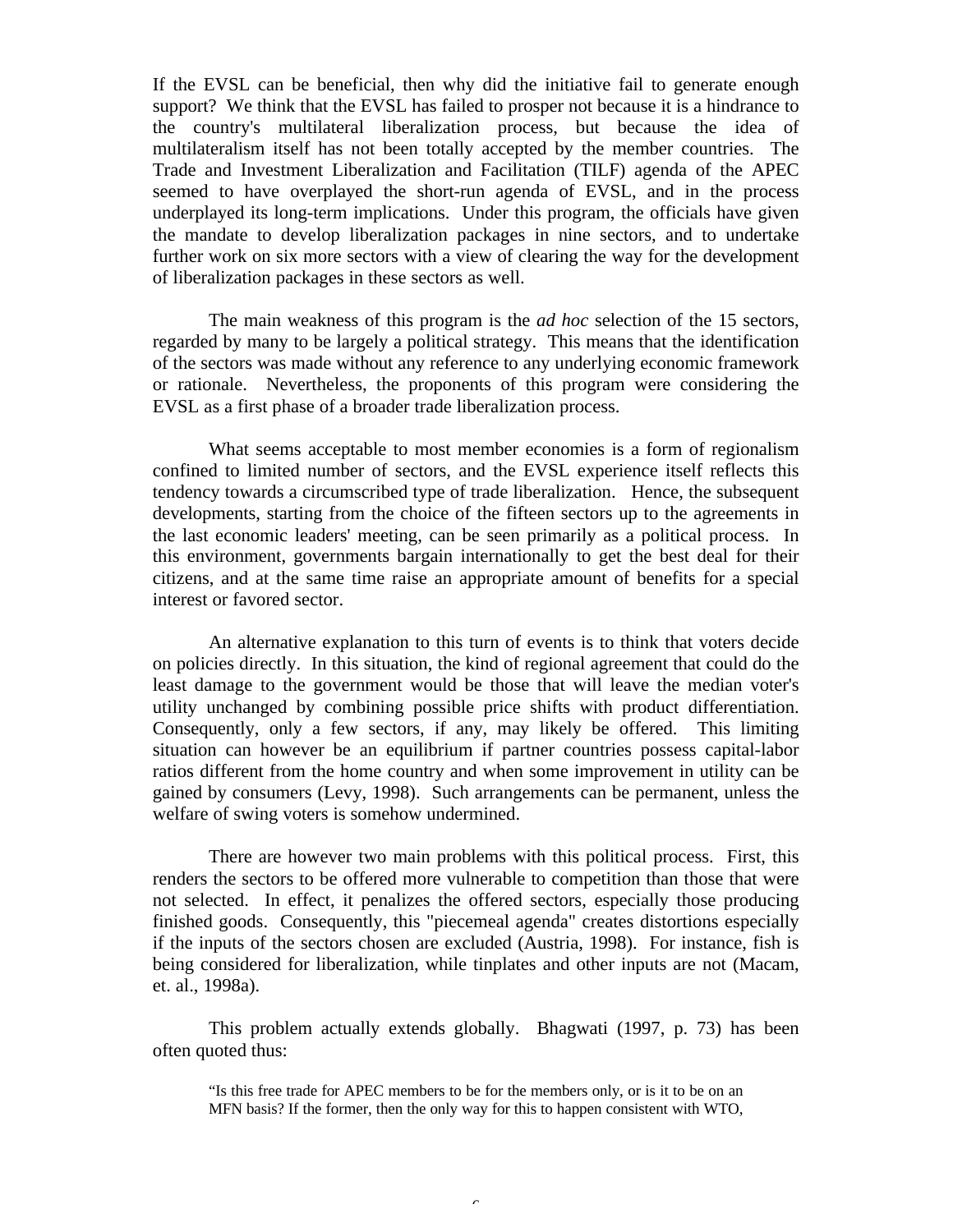is for APEC to seek to be a Free Trade Agreement (FTA) and to get Article  $XXIV<sup>3</sup>$ exemption from MFN requirements, with all the damage that yet another gigantic FTA would impose on the multilateral trading system. If the latter, then there are distinct problems. It is hard to imagine that APEC countries would make more than token MFN reductions in their trade barriers without reciprocal concessions by non-APEC members."

The key problem is that, in face of the Asian crisis, the countries may be hardpressed to liberalize multilaterally those activities that are deemed strategic to the development. This is particularly true in the present crisis and especially so for Asian nations -- except the Philippines-- where trade with countries outside the APEC is as important as trade within the bloc (see, e.g., Haggard, 1995). Because of this freerider problem, the option to limit tariff reductions to member countries only can be a sensible response. Thus, strong opposition within Asia to create a trading arrangement within the MFN mould as designed in APEC will be expected.

Second, this politically-driven process will more likely lead the sectors marked with having low trade barriers to be selected and offered first, resulting to the exclusion of the sectors that possess high protection. If the "easier" sectors are also those that have relatively low trade barriers, this will lead to a widening of the dispersion of protection levels across sectors in the APEC region, along with the decrease in economic efficiency (Scollay, 1998).

This can very well be seen in the case of the Philippines. Table 3 presents the effective protection rates (EPRs) of the EVSL sectors and the industries that recorded the highest EPRs in 1996 and 1997. Three points are important. First, those highly protected sectors are categorized as sensitive agricultural products which in some cases are also the inefficient ones (e.g., sugar milling and refining). Second, the average protection rate to the EVSL sectors is roughly 6 times lower than the selected industries, thereby showing the significant difference between the EVSL sectors and those sectors that need to be liberalized the most. Third, while these selected sectors on the average have experienced reduced protection rates in 1997, the rate of decline for the EVSL sectors is greater. This suggests the difficulty of liberalizing these heavily protected sectors as well as the discriminatory nature of this type of liberalization.

In a model with differentiated products and variety gains, the move towards multilateralism can be hampered. Without product-differentiation, consumers and producers comprising the median voters would easily opt for broader liberalization that results in lower prices with variety gains. However, in a product-differentiated setting, regional trading agreements, causing higher prices, can lead to welfare gains to the median voter once variety gains have been taken into account (Levy, 1998). In the process, if median voters were to decide the policies, only a few sectors, if ever, can be offered. While this may be favorable to a number of import-competing industries, it may be more difficult to liberalize particularly if these sectors had enjoyed some degree of protection for a number of years.

1

<sup>&</sup>lt;sup>3</sup> In Article XXIV, the GATT recognizes the value of closer integration of national economies through free trade as an exception to the general rule of most-favored-nation treatment, provided that the arrangements facilitate trade among the countries concerned without raising the barriers to trade with the outside world.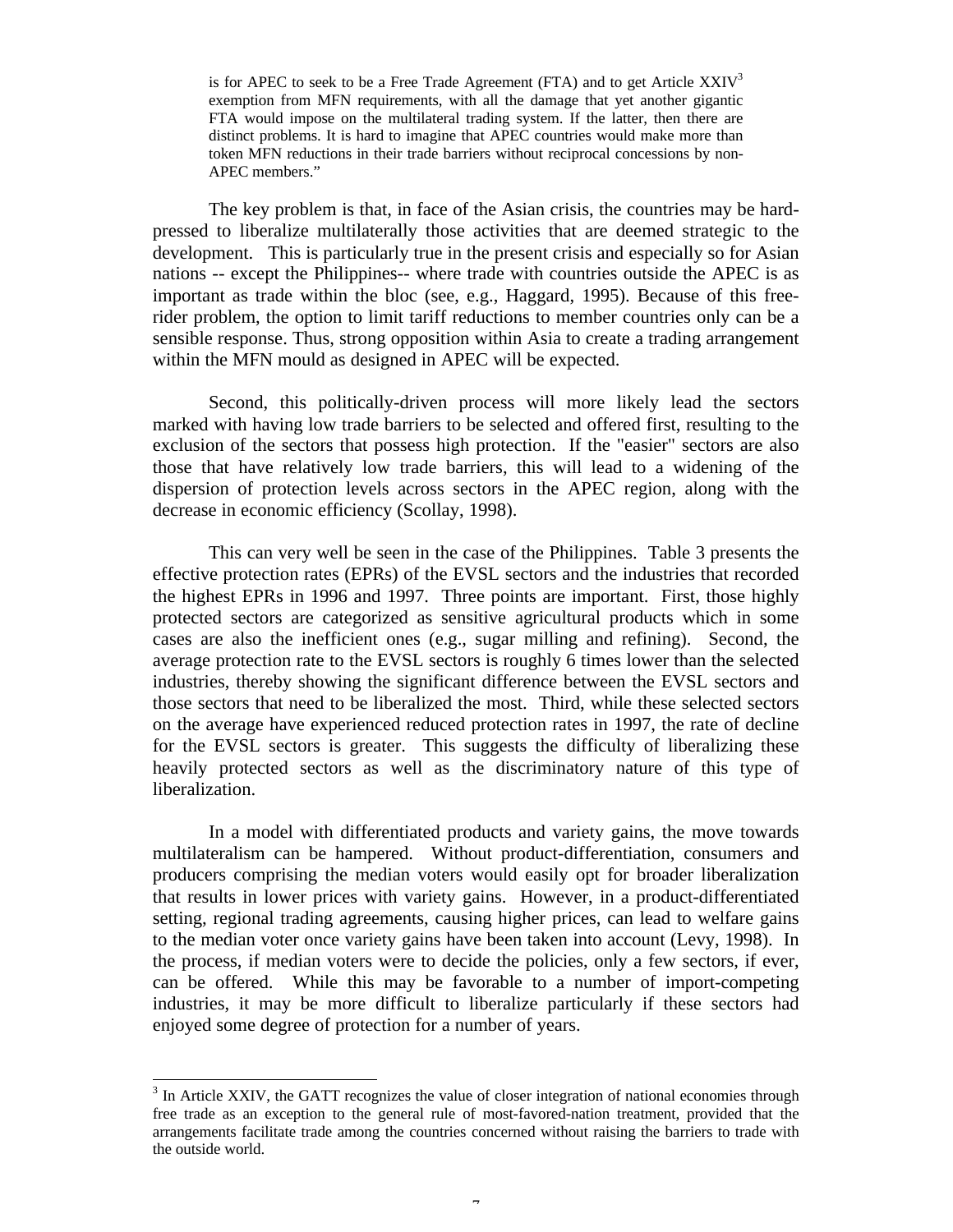# **V. Policy Implications**

In an increasingly globalizing environment, multilateral trade liberalization is preferred to any form of state intervention. However, once trade restrictions have been in place for a significant period of time, it is particularly difficult to remove them within a short period and almost impossible for all countries to remove such distortions simultaneously. In the short-run, there are three broad strategies to deal with the distortions: (i) the policy of minimizing the welfare costs of trade protection by using subsidy/tax instruments; (ii) unilateral trade reform where domestically imposed distortions are removed; and (iii) regional trade agreements where only member countries can be ask to reduce distortions simultaneously.

Regional trade agreements can lead to discriminatory policies and at worst hinder the multilateralism. Nevertheless, a case can be made to have a type of regionalism that aims to achieve multilateralism. Instead of analyzing these two components separately or sequentially (i.e., treating one to be exogenous and determining its implication for the other), understanding the interplay of these two components is more favorable (see Ethier, 1998). Moreover, policies on unilateralism and domestic interventions should be considered in relation to the overall economic system.

Several key policy points can be made from the discussion. First, products with regional trading arrangements should continue to have MFN status in order to avoid discriminatory policies from each member country. Second, for such trade agreements featuring MFN qualities to become multilateral, such negotiations must be extended to more sectors. Third, given that country's exports are uncompetitive or are not close substitutes to world market goods, this process of multilateralism will have to be accompanied by subsidies and taxes that enhance greater competitiveness and efficiency. Fourth, this development then can be accelerated by unilaterally reducing domestically imposed distortions. This will remove the distortionary and inefficient implications within the domestic economy resulting from the piecemeal approach that EVSL is adopting.

Regionalism offers the economies opportunities to explore gains not necessarily in terms of trade, but through facilitation, investments, and economic and technical cooperation. However, without domestic policies to improve efficiency and unilateralism to remove trade distortions in the domestic market, this will neither be productive nor efficient.

As evident from the EVSL experience, political factors come into play in the implementation of regional trade agreements. The APEC has generated a lot of publicity, but the presence of unalterable price distortions in several countries and the current Asian crisis prevent the realization of a more meaningful trade liberalization. In this light of these developments, the Philippines is advised to implement all three approaches--domestic policies, unilateralism and regionalism-- towards multilateralism.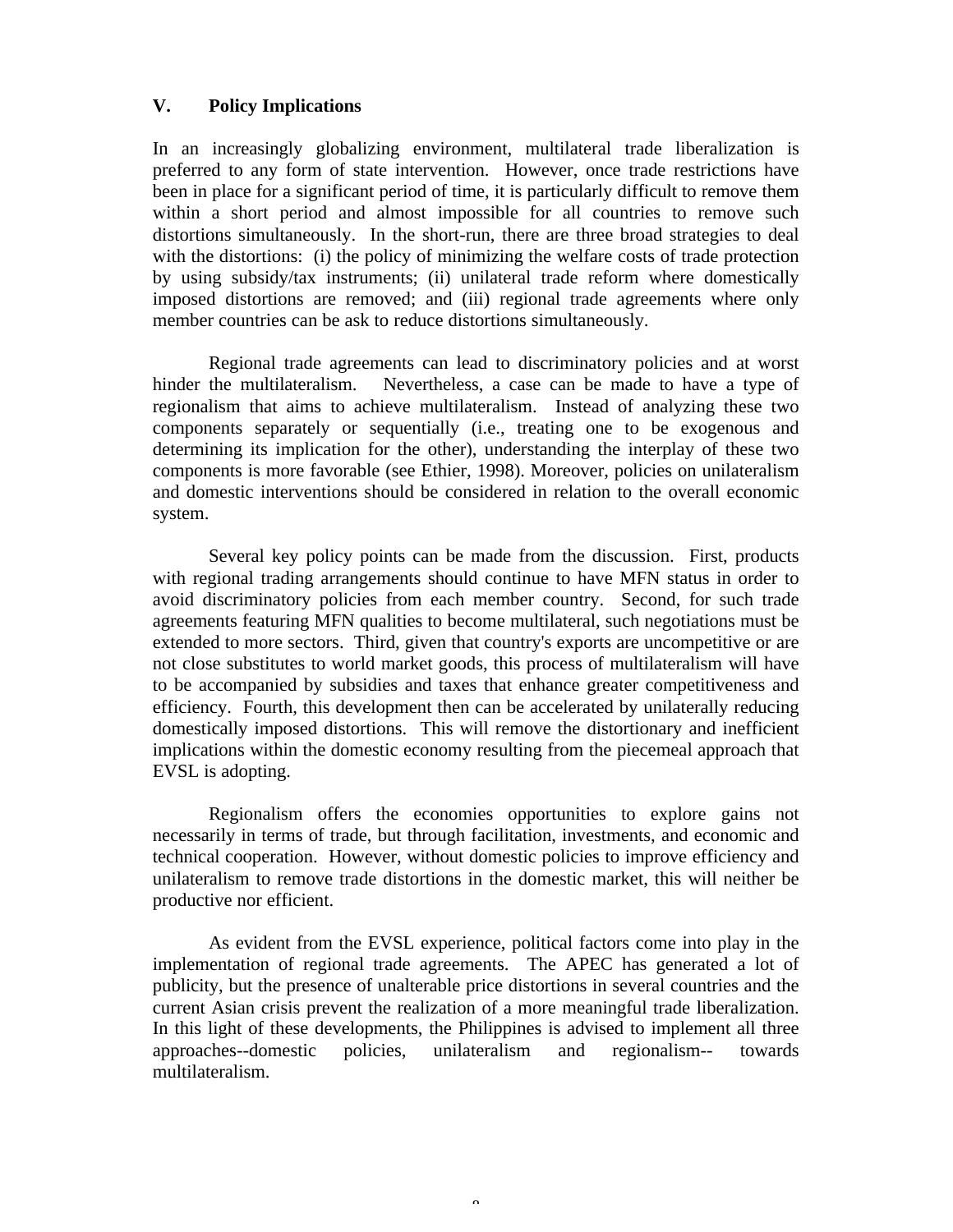|                                      | Share to Total Exports (%) |       |                | Growth<br>Rate $(\% )$ | Share to Total Imports (%) |                   |       | Growth<br>Rate $(\%)$<br>1994-96 |
|--------------------------------------|----------------------------|-------|----------------|------------------------|----------------------------|-------------------|-------|----------------------------------|
|                                      |                            |       |                | 1994-96                |                            |                   |       |                                  |
|                                      | 1994                       | 1995  | 1996           |                        | 1994                       | 1995              | 1996  |                                  |
| Toy                                  | 0.01                       | 0.01  | 0.01           | 9.5                    | 0.07                       | 0.08              | 0.08  | 31.9                             |
| Environmental goods                  | 0.03                       | 0.03  | 0.03           | 15.9                   | 2.09                       | 2.07              | 2.33  | 32.8                             |
| Medical equipment<br>and instruments | 0.02                       | 0.01  | 0.01           | $-6.4$                 | 1.06                       | 0.93              | 1.04  | 24.7                             |
| Gems and jewelry                     | 0.42                       | 0.21  | 0.14           | $-28.6$                | 0.01                       | 0.01              | 0.01  | $\overline{5.1}$                 |
| Fish and fish products               | 3.84                       | 2.8   | 2.04           | $-10.0$                | 0.6                        | 1.01              | 0.57  | $\overline{20.5}$                |
| Forest products                      | 4.31                       | 3.75  | 3.31           | 8.1                    | 2.27                       | 2.82              | 2.72  | 34.9                             |
| Energy                               | 1.20                       | 1.09  | 1.18           | 24.5                   | 15.17                      | 14.02             | 14.13 | 21.4                             |
| Chemicals                            | 1.51                       | 1.29  | 1.09           | 6.6                    | 14.9                       | 13.63             | 12.04 | 13.1                             |
| Telecommunication<br>equipment       |                            |       |                |                        | 4.08                       | 4.74              | 5.04  | 37.0                             |
| Natural and synthetic<br>rubber      | 0.10                       | 0.16  | 0.16           | 57.6                   | 0.13                       | 0.12              | 0.11  | $\overline{\phantom{a}}$         |
| Fertilizer                           | 0.82                       | 0.69  | 0.56           | 2.1                    | 1.09                       | 1.08              | 0.92  | 13.3                             |
| Automotive                           | 4.58                       | 3.96  | 3.89           | 13.5                   | 4.83                       | 5.33              | 5.48  | 31.2                             |
| Oilseeds and oilseeds                | 4.05                       | 5.28  | 3.12           | $\overline{8.1}$       | 0.97                       | 0.92              | 0.63  | $-0.4$                           |
| Food                                 | 9.95                       | 7.75  | 6.84           | 2.3                    | 6.5                        | $\overline{7.17}$ | 7.1   | 28.1                             |
| Civil aircraft                       | $\overline{0}$             | 0.01  | $\overline{0}$ | 8.0                    | 1.04                       | 2.67              | 4.31  | 155.5                            |
| <b>Total</b>                         | 30.84                      | 27.05 | 22.38          | 5.7                    | 54.69                      | 56.48             | 56.4  | 37.0                             |

# **Table 1. Share of APEC EVSL sectors to total Philippine exports and imports, and average annual growth rates, 1994-96.**

Notes: - means negligible rate.

Source: Austria (1998).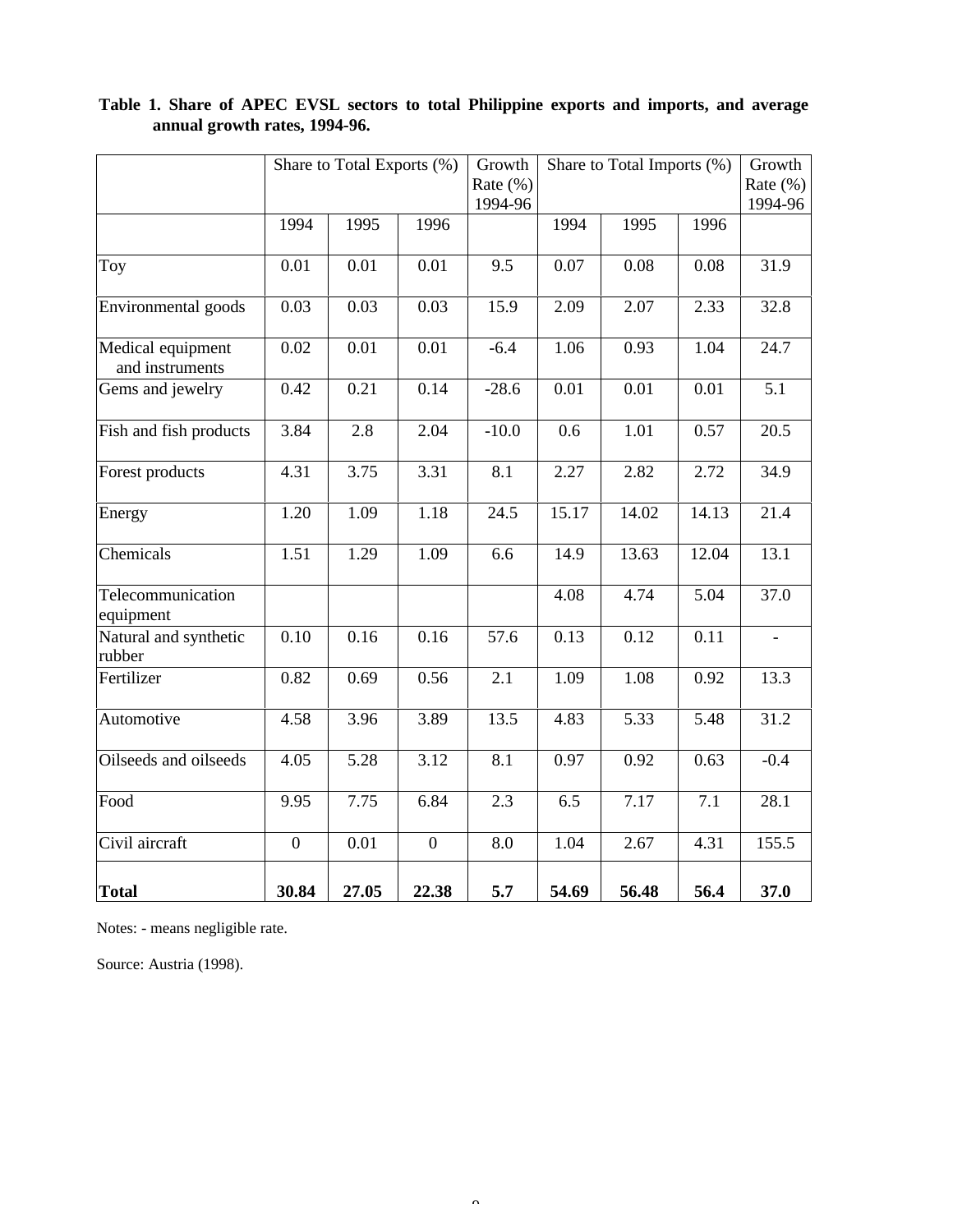| <b>PSCC</b> | <b>Description</b>                                         | 1994  | 1995  | 1996           | 1997           |
|-------------|------------------------------------------------------------|-------|-------|----------------|----------------|
| $(3-digit)$ |                                                            |       |       |                |                |
| level)      |                                                            |       |       |                |                |
|             | 36.1 Crustaceans (frozen)                                  | 60    | 30    | 26             | 26             |
|             | 37.1 Fish (prepared or preserved)                          | 32    | 30    | 30             | 27.78          |
|             | 57.3 Bananas (including plantations)                       | 50    | 50    | 30             | 30             |
|             | 58.9 Fruit, nuts and other edible parts of plants          | 35    | 30    | 30             |                |
|             |                                                            |       |       |                | 24.06          |
|             | 334.1 Motor spirit (gasoline) and other light oils         | 20    | 20    | $\tau$         | 5.22           |
|             | $422.3$ Coconut (copra) oil and its fractions              | 50    | 50    | 30             | 30             |
|             | 682.1 Copper, refined and unrefined                        | 3.93  | 3     | 3              | 3              |
|             | 752.6 Input or output storage units                        | 3     | 3     | 3              | $\overline{3}$ |
|             | 764.1 Electrical apparatus for line telephone/ telegraphy  | 3     | 3     | $\overline{3}$ | 5.59           |
|             | 764.9 Parts and accessories                                | 17.14 | 12.29 | 12.29          | 12.29          |
|             | 773.1 Insulated wire, cable                                | 25.94 | 25.41 | 25.41          | 25.41          |
|             | 776.3 Diodes, transistors and similar semi-conductors      | 10    | 3     | 3              | 3              |
|             | 776.4 Electronic integrated circuits and microassemblies   | 10    | 3     | 3              | $\overline{3}$ |
|             | 784.3 Other parts and accessories of the motor vehicles    | 23.44 | 16.94 | 14.75          | 11.46          |
|             | 821.7 Furniture                                            | 35    | 30    | 30             | 30             |
|             | 845.1 Babies' garments and clothing accessories            | 30    | 30    | 30             | 20             |
|             | 894.4 Festive, or carnival or other entertainment articles | 35    | 22.5  | 22.5           | 22.5           |
|             | 899.7 Basketware, wickerwork and other articles            | 27.65 | 25.56 | 25.56          | 25.92          |
|             | 931 Special transactions and commodities                   | 20    | 13.17 | 12             | 18.92          |
|             | 971 Gold, non-monetary                                     | 7.9   | 3     | 3              | 3              |

**Table 2. Nominal average tariff of top 20 Philippine exportables, 1994 to 1997 (in percent).**

Sources of basic data: Philippine Foreign Trade Statistics and Tariff and Customs Code, various years.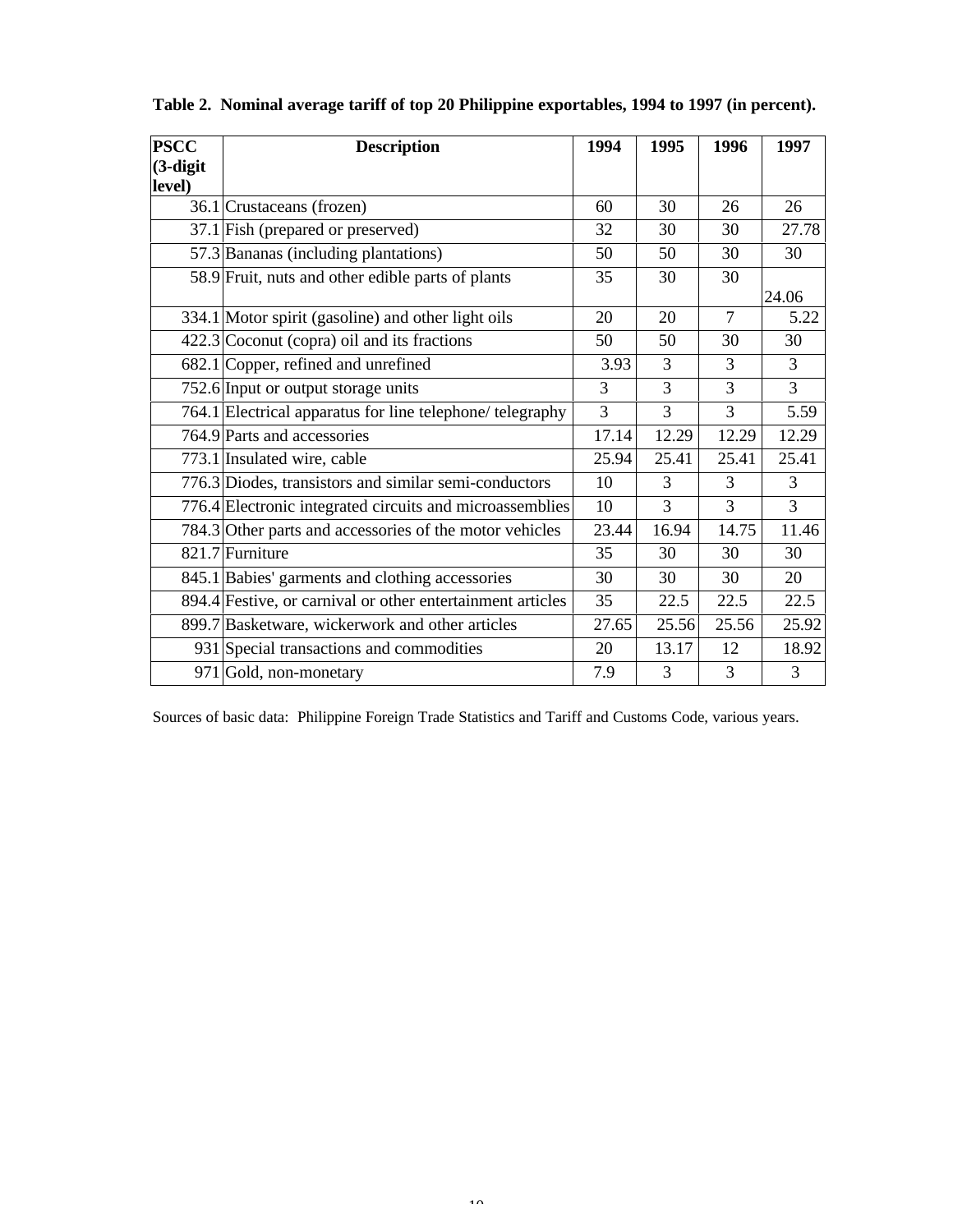# **EVSL Products** 1996 1997 Percentage Change Civil Aircraft 2.30 2.47 7.28 Energy 2.61 -24.15 Environmental Goods 15.81 12.44 -21.33 Chemicals 13.72 10.68 -22.18 Fertilizer 2.30 2.33 1.68 Fish and Fish Products  $\begin{array}{|c|c|c|c|c|c|c|c|c|} \hline \end{array}$  10.63 9.97 -6.20 **Forest Products** 2.5.67 15.80 0.84 Food  $17.43$  9.05  $-48.08$ Gems and Jewelry  $-1.09 -1.04 -3.77$ Medical Equipment and Instruments 19.40 17.23 -11.19 Oilseeds and Oilseed Products 14.83 13.29 -10.35 Toys 11.26 12.25 8.79 Natural and Synthetic Rubber 15.96 15.30 -4.11 *Average 11.20 10.12 -9.68* **Selected Sectors with the highest EPRs** Coffee Roasting and Processing 210.28 166.94 -20.61 Sugar Milling and Refining 105.92 84.72 -20.02 Meat and Meat Processing and Meat Processing and Meat Processing and Meat Processing and Meat Processing and Meat Processing and Meat Processing and Meat Processing and Meat Processing and Meat Processing and Meat Processi Manufacture of structural concrete products  $80.52$   $50.73$   $-37.00$  $\text{Coffee}$   $64.60$   $51.64$   $-20.06$ Manufacture of soap and detergents 62.07 62.35 0.46 Rice and Corn Milling 60.22 58.23 -3.30 Slaughtering and Meat Packing  $58.07$   $36.84$  -36.55 Manufacture of wire nails  $\begin{array}{ccc} 1.66 \\ 1.66 \end{array}$ Palay 53.14 53.15 0.02 Manufacture of metal containers  $\begin{array}{|l|c|c|c|c|c|c|c|} \hline 46.83 & 47.03 & 0.43 \ \hline \end{array}$ Manufacture of hardboard and particle board  $\begin{array}{ccc} 45.48 & 45.54 & 0.13 \\ 45.48 & 45.54 & 0.13 \\ 0.13 & 0.13 & 0.13 \\ \end{array}$ Manufacture and repair of other furniture and fixtures  $\begin{array}{|l}42.83 & 45.56 & 6.39 \end{array}$ Sawmills and planing mills  $42.55$  42.58 0.05 Manufacture of flat glass 38.67 38.67 38.72 0.13 Manufacture of other fabricated wire and cable products 38.32 35.64 -6.99 Manufacture and repair of metal furniture and fixtures 37.50 39.48 5.29 Other agricultural production, n.e.c. 36.55 30.19 -17.40 Manufacture of Animal Feeds 35.44 34.07 -3.88 Noodles Manufacturing 34.19 35.79 4.68

## **Table 3. Estimated effective protection rate (EPR) of EVSL products and selected sectors with the highest rates, 1996-1997 (in percent).**

Source of basic data: Philippine Tariff Commission

*Average 62.09 55.10 -7.69*